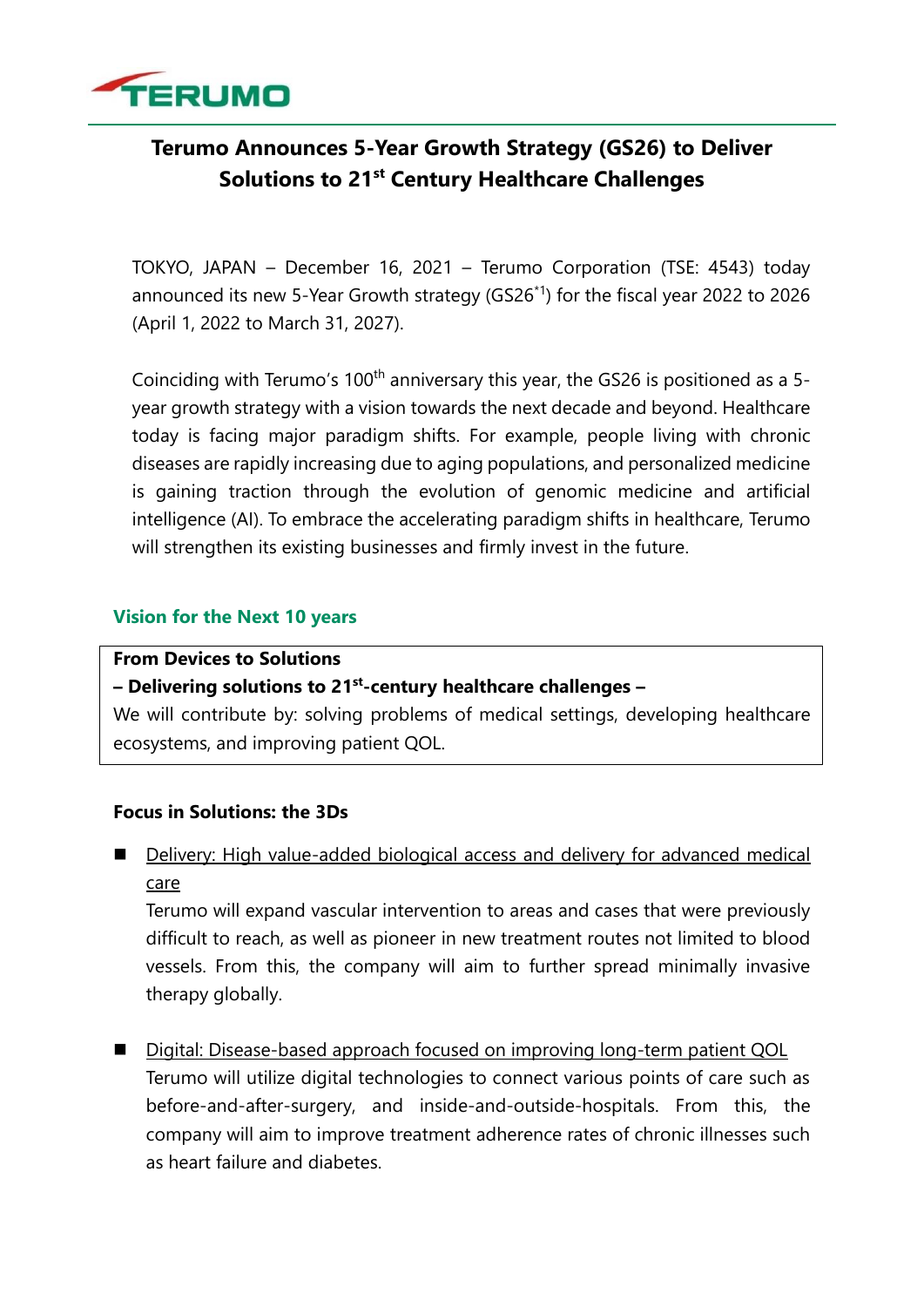■ Deviceuticals<sup>™</sup>: Maximize drug effectiveness through innovative devices Terumo will enable optimization in drug dosage, timing and efficacy through the evolution of combination products (pharmaceuticals + devices). The company will accelerate innovation in drug delivery technology and provide more combination products to the market.

# **Highlights of 5-Year Growth Strategy**

## **Financial Targets**

|                      | Indicator                      | <b>Target</b>                                                                                                               |
|----------------------|--------------------------------|-----------------------------------------------------------------------------------------------------------------------------|
| Growth               | Revenue Growth                 | 5-year average in the high single-digit, and<br>aim for revenue of 1 trillion yen <sup>*2</sup><br>through continued growth |
| <b>Profitability</b> | Operating Profit <sup>*3</sup> | 20% + in 5 years <sup><math>*4</math></sup>                                                                                 |
| <b>Capital</b>       | Return on Invested Capital     | $10\%$ + in 5 years, and                                                                                                    |
| <b>Efficiency</b>    | $(ROIC)^*$ <sup>3</sup>        | maintain ROE 10% or more                                                                                                    |

# **Growth Drivers in GS26**

In terms of business segment, growth is expected from the following:

- Therapy (Cardiac and Vascular: ischemic stroke, cerebral aneurysm, aortic aneurysm, interventional oncology, peripheral intervention)
- Access (Cardiac and Vascular)
- TBCT innovations (Blood and Cell Technologies)
- Alliance (General Hospital<sup>\*5</sup>)
- Diabetes (General Hospital)

In terms of geographic segment, U.S. and China regions will drive growth. New B2B business with clients other than hospitals will also be a new growth driver.

Furthermore, Terumo will strongly push Group-wide projects to improve profit by 2% focusing on manufacturing and SG&A.

## **Sustainability Management**

Terumo will commit to sustainability management from a long-term perspective. The management team will commit to each theme which will be embedded in their performance evaluation and reflected in their compensation.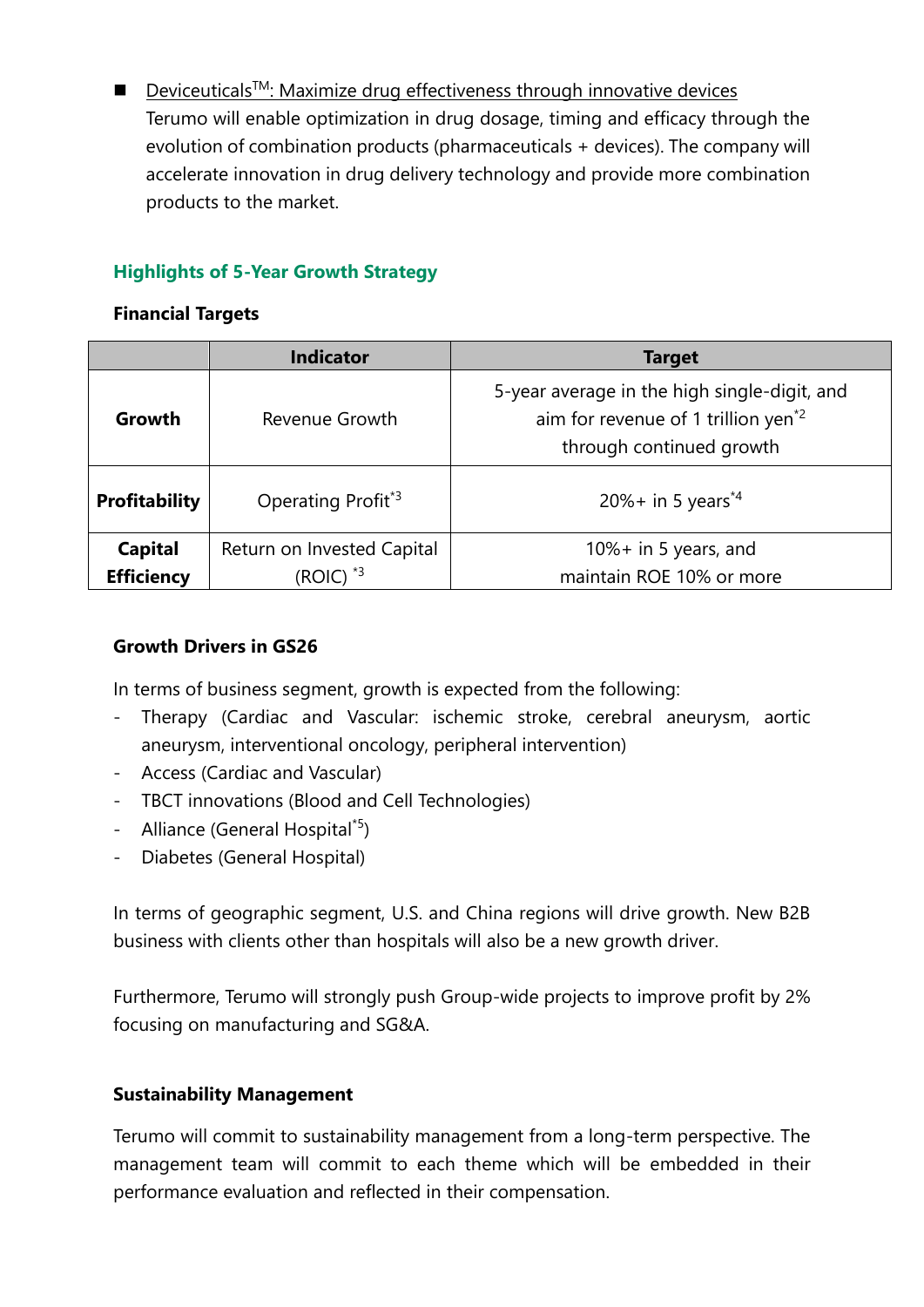- ESG: The company defines ESG as the foundation to support value creation. Concrete KPIs linked to operational activities will be set. Some examples of the themes being: achieving carbon neutrality, ensuring the quality and safety of products, ensuring a stable supply of products, and promoting compliance.
- CSV: The company defines CSV as a guidance for social value creation. Concrete monitoring items will be set that are linked to business growth. Terumo will focus on 3 themes:
	- 1. Spreading medical technologies and services and improving access to healthcare
	- 2. Providing healthcare that is closely aligned with life of individuals
	- 3. Co-creating a sustainable healthcare system.

For more details on GS26, please see the presentation materials on our website: <https://www.terumo.com/investors/>

\*1 Abbreviation for Growth Strategy 2026

- \*2 1 USD=107 JPY, 1 EUR=128 JPY
- \*3 Impact of new M&A is not included for operating profit and ROIC
- \*4 Before adjustment

\*5 The current General Hospital Company will be renamed to Medical Care Solutions Company starting April 1st, 2022

### **Disclaimer**

Among the information that Terumo discloses, the forward-looking statements including financial projections are based upon our assumptions using information available to us at the time and are not intended to be guarantees of future events or performance. Accordingly, it should be noted that actual results may differ from those forecasts or projections due to various factors. Factors affecting to actual results include, but are not limited to, changes in economic conditions surrounding Terumo, fluctuations of foreign exchange rates, and state of competition.

The market share information in this presentation is partly derived from our own independent research.